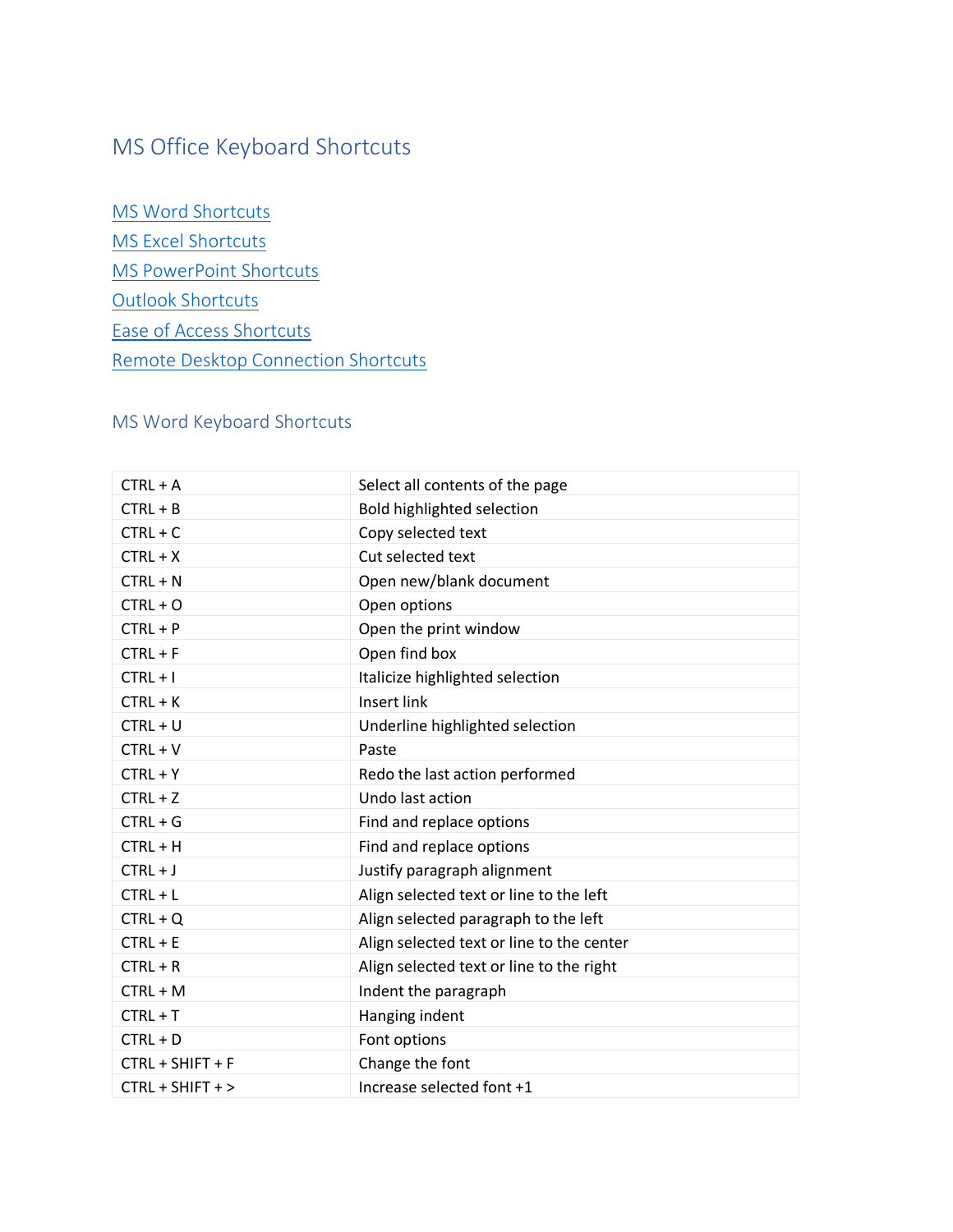| $CTRL +$ ]                | Increase selected font +1                  |
|---------------------------|--------------------------------------------|
| CTRL + SHIFT + <          | Decrease selected font -1                  |
| $CTRL + [$                | Decrease selected font -1                  |
| CTRL + SHIFT + *          | View or hide non-printing characters       |
| <b>CTRL + LEFT ARROW</b>  | Move one word to the left                  |
| <b>CTRL + RIGHT ARROW</b> | Move one word to the right                 |
| <b>CTRL + UP ARROW</b>    | Move to beginning of the line or paragraph |
| CTRL + DOWN ARROW         | Move to the end of the paragraph           |
| <b>CTRL + DELETE</b>      | Delete word to right of cursor             |
| <b>CTRL + BACKSPACE</b>   | Delete word to left of cursor              |
| CTRL + END                | Move cursor to end of document             |
| CTRL + HOME               | Move cursor to beginning of document       |
| CTRL + SPACE              | Reset highlighted text to default font     |
| $CTRL + 1$                | Single-space lines                         |
| $CTRL + 2$                | Double-space lines                         |
| $CTRL + 5$                | 1.5-line spacing                           |
| $CTRL + ALT + 1$          | Change text to heading 1                   |
| $CTRL + ALT + 2$          | Change text to heading 2                   |
| $CTRL + ALT + 3$          | Change text to heading 3                   |
| F <sub>1</sub>            | Open help                                  |
| $SHIFT + F3$              | Change case of selected text               |
| SHIFT + INSERT            | Paste                                      |
| F4                        | Repeat last action performed (Word 2000+)  |
| F7                        | Spell check selected text and/or document  |
| $SHIFT + F7$              | Activate the thesaurus                     |
| F <sub>12</sub>           | Save as                                    |
| $CTRL + S$                | Save                                       |
| SHIFT + F12               | Save                                       |
| ALT + SHIFT + D           | Insert the current date                    |
| ALT + SHIFT + T           | Insert the current time                    |
| $CTRL + W$                | Close document                             |

## <span id="page-1-0"></span>MS Excel Keyboard Shortcuts

| F <sub>2</sub>     | Edit the selected cell                    |
|--------------------|-------------------------------------------|
| F <sub>5</sub>     | Go to a specific cell                     |
| F7                 | Spell check selected text and/or document |
| F <sub>11</sub>    | Create chart                              |
| $CTRL + SHIFT +$ ; | Enter the current time                    |
| $CTRL +$           | Enter the current date                    |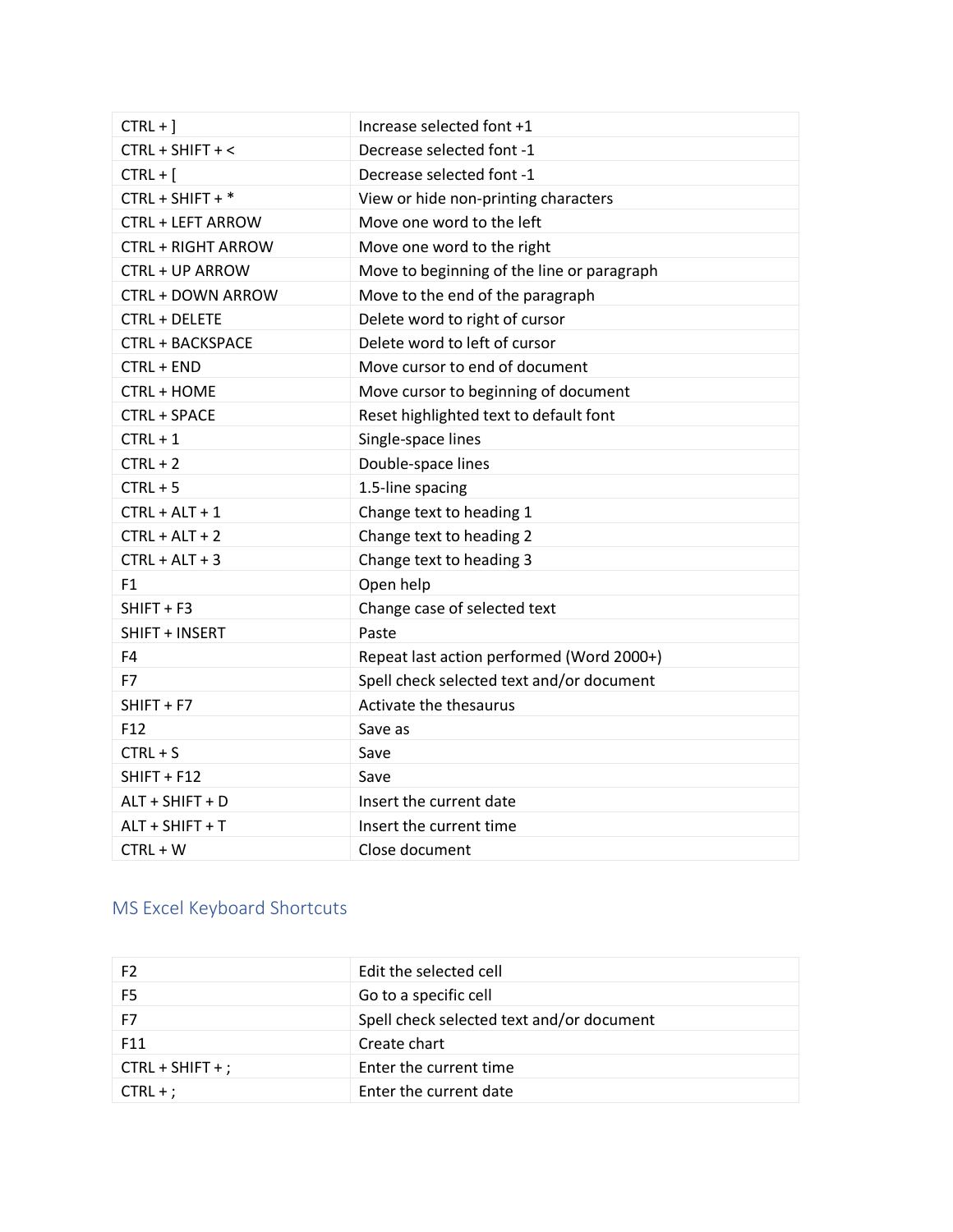| ALT + SHIFT + F1          | Insert new worksheet                               |
|---------------------------|----------------------------------------------------|
| SHIFT + F3                | Open the Excel formula window                      |
| $SHIFT + F5$              | Bring up search box                                |
| $CTRL + A$                | Select all contents of worksheet                   |
| $CTRL + B$                | <b>Bold highlighted selection</b>                  |
| $CTRL + I$                | Italicize highlighted selection                    |
| $CTRL + C$                | Copy selected text                                 |
| $CTRL + V$                | Paste                                              |
| $CTRL + D$                | Fill                                               |
| $CTRL + K$                | <b>Insert link</b>                                 |
| $CTRL + F$                | Open find and replace options                      |
| $CTRL + G$                | Open go-to options                                 |
| $CTRL + H$                | Open find and replace options                      |
| $CTRL + U$                | Underline highlighted selection                    |
| $CTRL + Y$                | Underline selected text                            |
| $CTRL + 5$                | Strikethrough highlighted selection                |
| $CTRL + O$                | Open options                                       |
| $CTRL + N$                | Open new document                                  |
| $CTRL + P$                | Open print dialog box                              |
| $CTRL + S$                | Save                                               |
| $CTRL + Z$                | Undo last action                                   |
| $CTRL + F$                | Minimize current window                            |
| $CTRL + F$                | Maximize currently selected window                 |
| $CTRL + F$                | Switch between open workbooks/windows              |
| CTRL + PAGE UP / DOWN     | Move between Excel worksheets in the same document |
| CTRL + TAB                | Move between two or more open Excel® files         |
| $Alt + =$                 | Create formula to sum all of above cells           |
| $CTRL + '$                | Insert value of above cell into current cell       |
| CTRL + SHIFT + !          | Format number in comma format                      |
| $CTRL + SHIFT + $$        | Format number in currency format                   |
| CTRL + SHIFT + #          | Format number in date format                       |
| CTRL + SHIFT + %          | Format number in percentage format                 |
| CTRL + SHIFT + ^          | Format number in scientific format                 |
| $CTRL + SHIFT + @$        | Format number in time format                       |
| <b>CTRL + RIGHT ARROW</b> | Move to next section of text                       |
| CTRL + SPACE              | Select entire column                               |
|                           |                                                    |
| SHIFT + SPACE             | Select entire row                                  |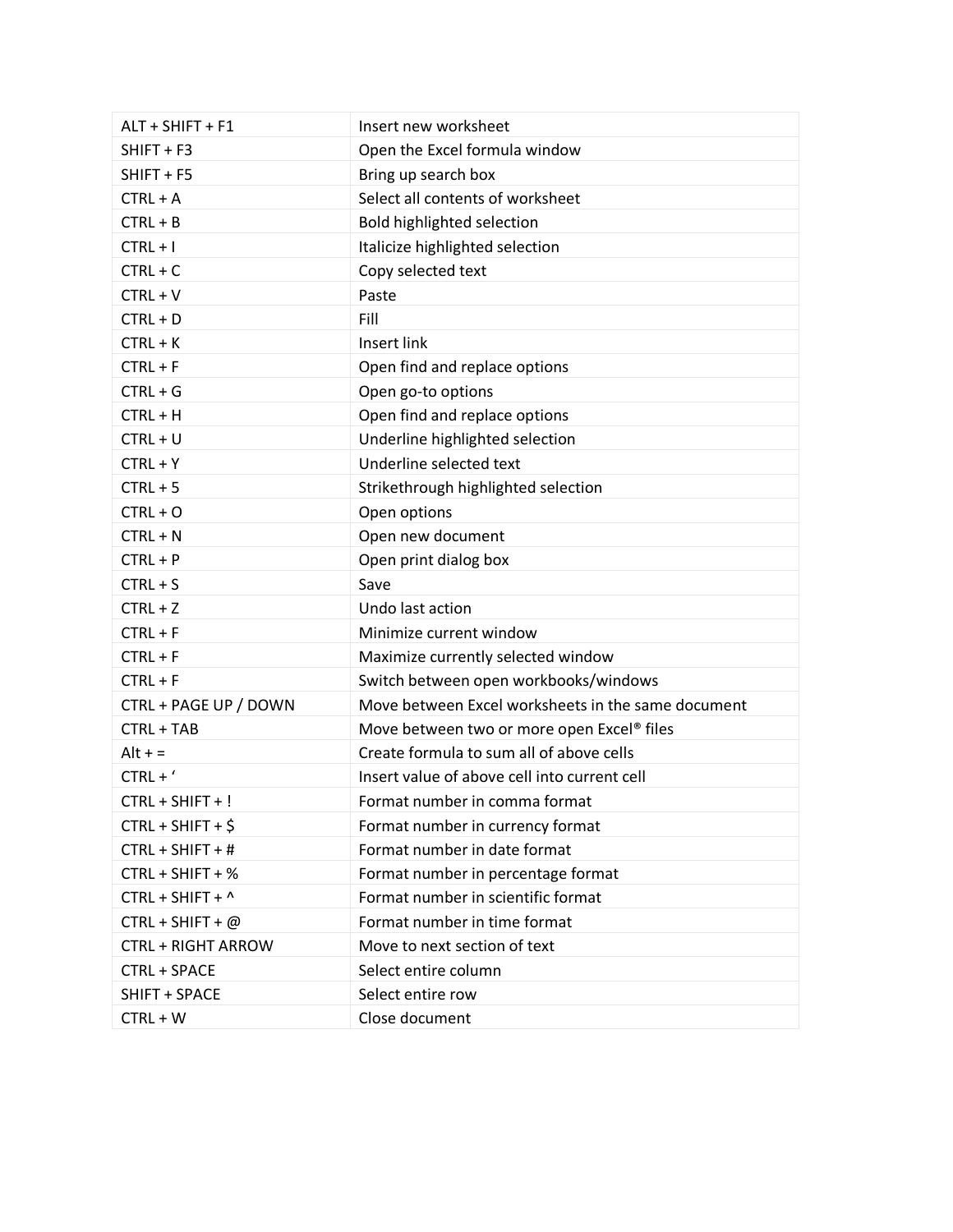### <span id="page-3-0"></span>PowerPoint Keyboard Shortcuts

### General PowerPoint Shortcuts

### Here are some general keyboard shortcuts for opening, closing, and switching between presentations.

| $CTRL + N$         | Create a new presentation                        |
|--------------------|--------------------------------------------------|
| $CTRL + O$         | Open an existing presentation                    |
| $CTRL + S$         | Save a presentation                              |
| $F12 / ALT + F2$   | Open the Save As dialog box                      |
| CTRL + W / Ctrl+F4 | Close a presentation                             |
| $CTRL + Q$         | Save and close a presentation                    |
| $CTRL + Z$         | Undo an action                                   |
| $CTRL + Y$         | Redo an action                                   |
| $CTRL + F2$        | <b>Print Preview View</b>                        |
| F <sub>1</sub>     | Open the Help pane                               |
| $ALT + Q$          | Go to the "Tell me what you want to do" box      |
| F7                 | Check spelling                                   |
| ALT / F10          | Turn key tips on or off                          |
| $CTRL + F1$        | Show or hide the ribbon                          |
| $CTRL + F$         | Search in a presentation or use Find and Replace |
| $ALT + F$          | Open the File tab menu                           |
| $ALT + H$          | Go to the Home tab                               |
| $ALT + N$          | Open the Insert tab                              |
| $ALT + G$          | Open the Design tab                              |
| $ALT + K$          | Go to the Transitions tab                        |
| $ALT + A$          | Go to the Animations tab                         |
| $ALT + S$          | Go to the Slide Show tab                         |
| $ALT + R$          | Go to the Review tab                             |
| $ALT + W$          | Go to View tab                                   |
| $ALT + X$          | Go to the Add-ins tab                            |
| $ALT + Y$          | Go to the Help tab                               |
| CTRL + Tab         | Switch between open presentations                |

### Slideshow Keyboard hacks

|  | F <sub>5</sub> | Start the presentation from the beginning |  |
|--|----------------|-------------------------------------------|--|
|--|----------------|-------------------------------------------|--|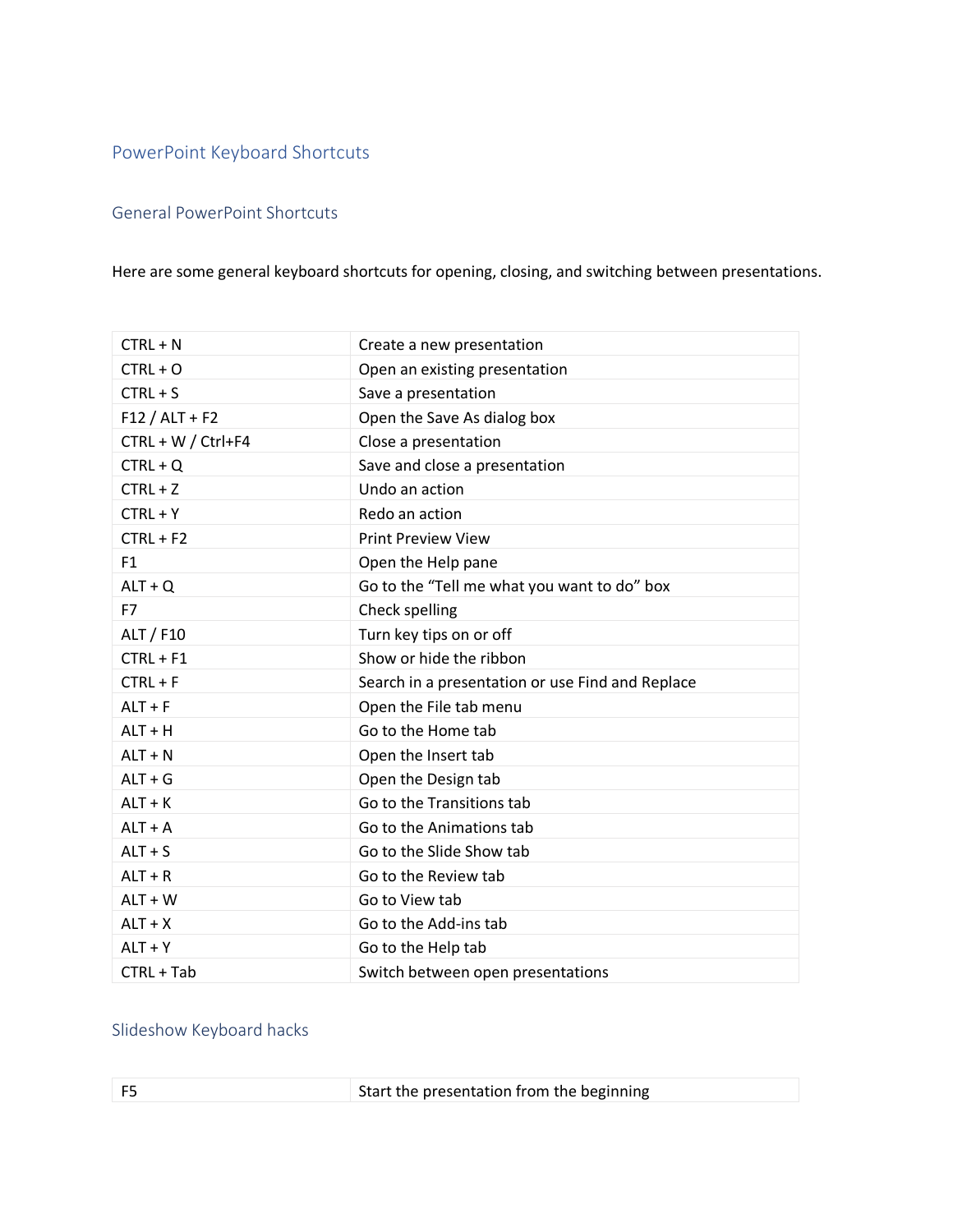| $SHIFT + F5$   | Start the presentation from the current slide                                              |
|----------------|--------------------------------------------------------------------------------------------|
| $CTRL + P$     | Annotate with the Pen tool during a slideshow                                              |
| N or PAGE DOWN | Advance to the next slide during a slideshow                                               |
| P or PAGE UP   | Return to the previous slide during a slide show                                           |
| B              | Change the screen to black during a slideshow. Press B again<br>to return to the slideshow |
| <b>FSCAPF</b>  | End the slideshow                                                                          |

## <span id="page-4-0"></span>Outlook Keyboard Shortcuts

| $ALT + S$          | Send the email                            |
|--------------------|-------------------------------------------|
| $CTRL + C$         | Copy selected text                        |
| $CTRL + X$         | Cut selected text                         |
| $CTRL + P$         | Open print dialog box                     |
| $CTRL + K$         | Complete name/email typed in address bar  |
| $CTRL + B$         | Bold highlighted selection                |
| $CTRL + I$         | Italicize highlighted selection           |
| $CTRL + U$         | Underline highlighted selection           |
| $CTRL + R$         | Reply to an email                         |
| $CTRL + F$         | Forward an email                          |
| $CTRL + N$         | Create a new email                        |
| CTRL + SHIFT + A   | Create a new appointment to your calendar |
| $CTRL + SHIFT + O$ | Open the outbox                           |
| $CTRL + SHIFT + I$ | Open the inbox                            |
| $CTRL + SHIFT + K$ | Add a new task                            |
| CTRL + SHIFT + C   | Create a new contact                      |
| $CTRL + SHIFT + J$ | Create a new journal entry                |

## <span id="page-4-1"></span>Ease of Access Shortcuts

## Magnifier keyboard shortcuts

| Windows key $++$          | Turn Magnifier on                            |
|---------------------------|----------------------------------------------|
| Windows key + Esc         | Turn Magnifier off                           |
| Windows key + + $/ -$     | When Magnifier is on, zoom in or out         |
| CTRL + ALT + Mouse scroll | Zoom in and out using the mouse scroll wheel |
| Windows key + $CTRL + M$  | Open Magnifier settings                      |
| CTRL + ALT + Arrow keys   | Pan in the direction of the arrow keys       |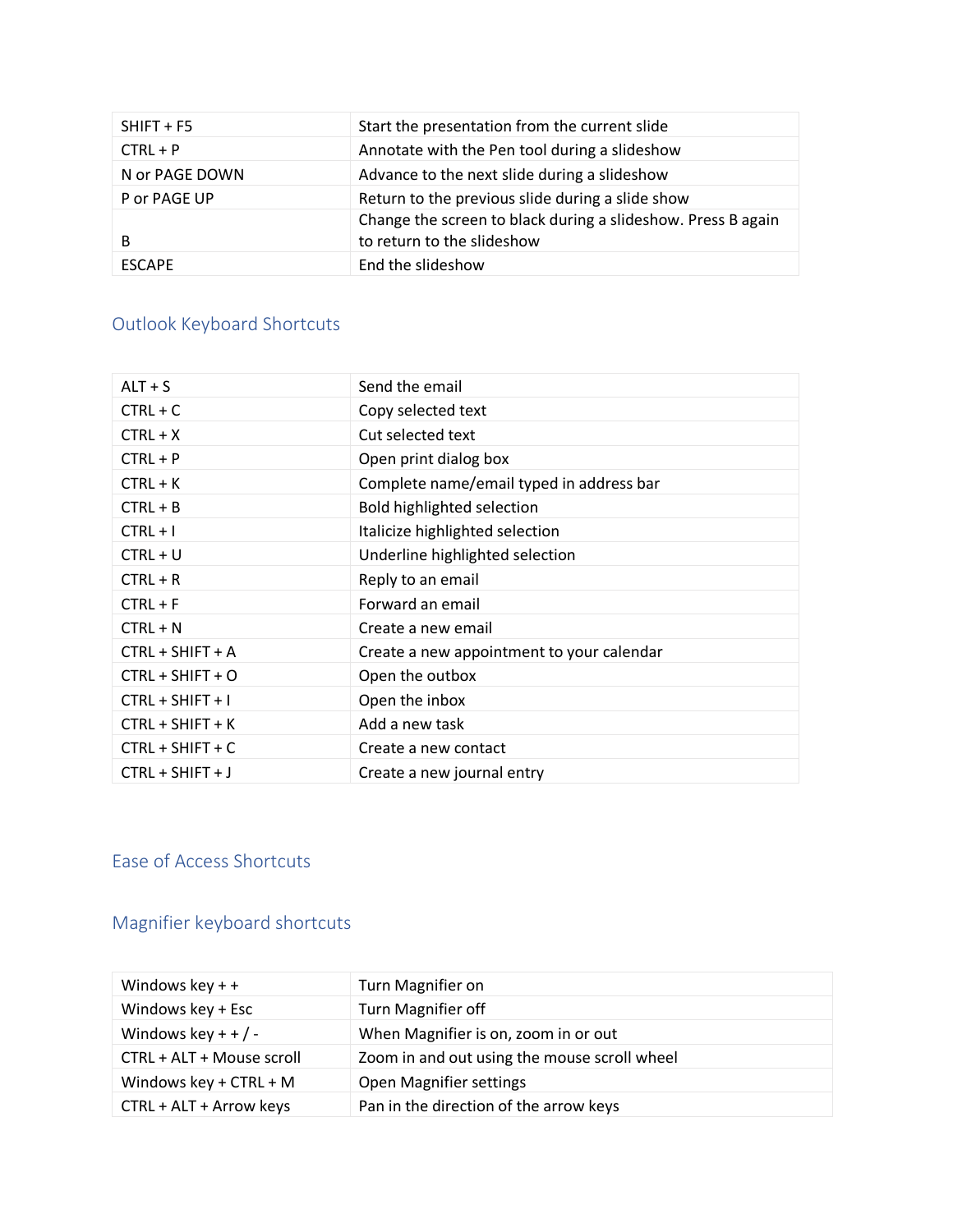| $CTRL + ALT + I$         | Invert colors                                              |
|--------------------------|------------------------------------------------------------|
| $CTRL + ALT + F$         | Switch to full screen view                                 |
| $CTRL + ALT + L$         | Switch to lens view                                        |
| $CTRL + ALT + D$         | Switch to docked view                                      |
| $CTRL + ALT + M$         | Cycle through views                                        |
| $CTRL + ALT + R$         | Resize the lens with the mouse                             |
| Shift + ALT + Arrow keys | Resize the lens with the keyboard                          |
| CTRL + ALT + Spacebar    | Quickly see the entire desktop when using full screen view |

#### Additional Accessibility Keyboard Shortcuts

| Right Shift key for 8 Sec        | Turn Filter Keys on and off        |
|----------------------------------|------------------------------------|
| Left Alt + left Shift + Print    |                                    |
| screen                           | Turn High Contrast on or off       |
| Left Alt + left Shift + Num lock | Turn Mouse Keys on or off          |
| Shift key 5 Times                | Turn Sticky Keys on or off         |
| Num lock for 5 Sec               | Turn Toggle Keys on or off         |
| Windows key $+U$                 | Open the Ease of Access Center     |
| Windows key + $CTRL + C$         | Turn color filters on or off       |
| Windows key + $CTRL + N$         | <b>Open Narrator settings</b>      |
| Windows key + $CTRL + S$         | Turn on Windows Speech Recognition |
| Windows key + $CTRL + O$         | Turn on the On-Screen Keyboard     |

### <span id="page-5-0"></span>Remote Desktop Connection Shortcuts

To enter Remote Desktop connection, we need to press Win + R  $\rightarrow$  type 'MSTSC' and press Enter.

To list all parameters of Remote Desktop Connection, press Win + R  $\rightarrow$  type 'MSTSC /?' and press Enter.

Using Shortcuts keys During Remote Desktop Connection

| ALT + Page Up   | Switches between programs from left to right (equals standard<br>desktop Alt + Tab)                  |
|-----------------|------------------------------------------------------------------------------------------------------|
| ALT + Page Down | Switches between programs for right to left (equals standard<br>desktop Alt + Shift + Tab)           |
| ALT + Insert    | Cycles through the programs in the order they were started (equals<br>standard desktop Alt + Insert) |
| ALT + Home      | Displays the Start menu (equals standard desktop Ctrl + Escape)                                      |